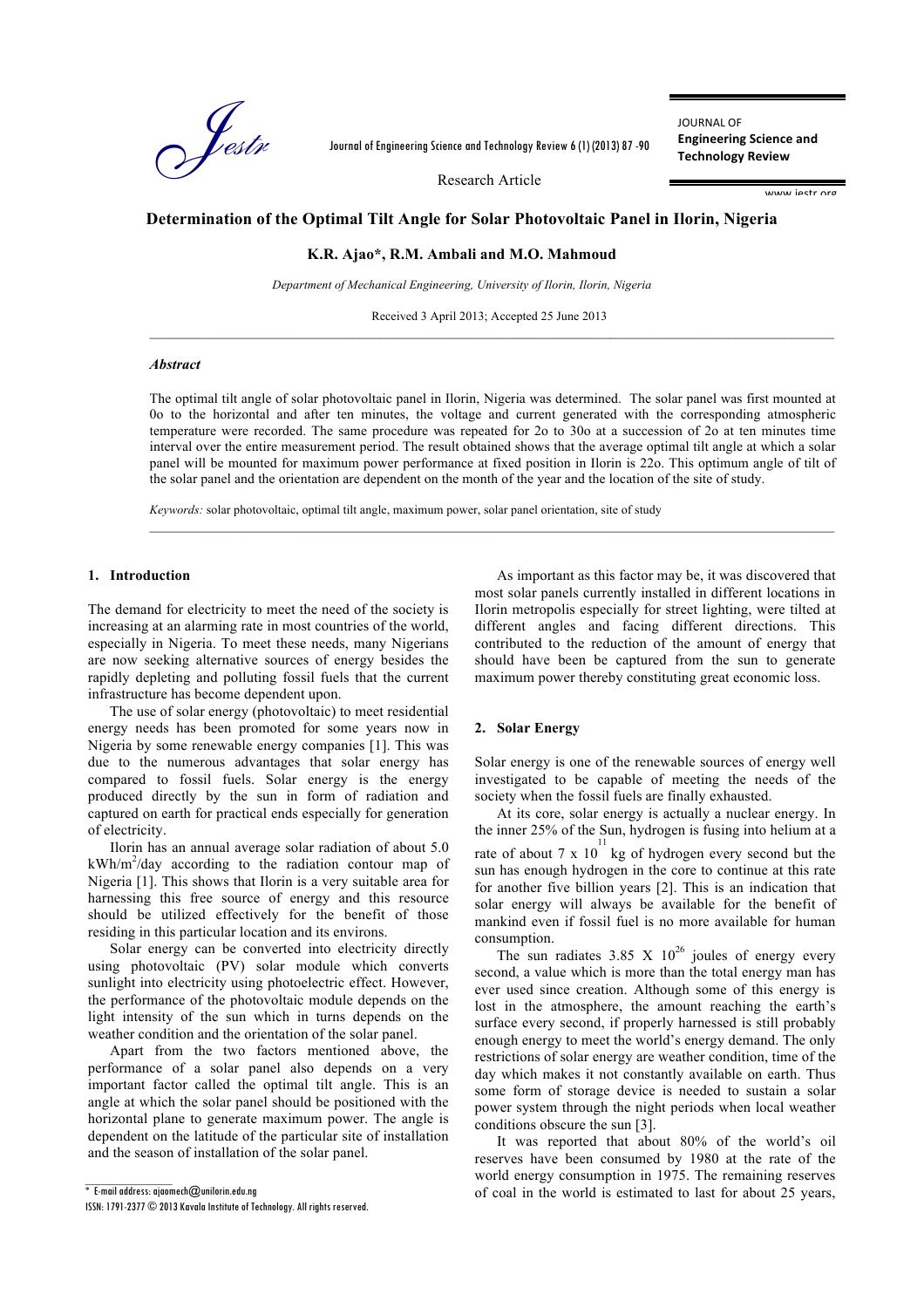while the life expectancy of the oil and gas reserves in the world is not positively known [3].

Of all the energy sources available, solar has perhaps the most promise. Numerically, it is capable of producing the raw power required to satisfy the entire planet's energy needs. Environmentally, it is one of the least destructive of all the sources of energy. Practically, it can be adjusted to power nearly everything except transportation with very little adjustment, and even transportation with some modest modification to the current general system of travel [4].

The current and power output of photovoltaic modules is approximately proportional to the sunlight intensity. This implies that the efficiency of solar panel depends on the weather condition, time of the day and the site of installation of the system. Consideration of the site of installation brings about installing a solar panel in a place where it will be able to capture enough sunlight [4].

PV modules are very sensitive to shading. If a tree branch, roof vent, chimney or other item is shading from a distance, the shadow is diffused or dispersed. This significantly reduces the amount of light reaching the cells of a module. Other sources are those that stop light from reaching the solar cells, such as a blanket, tree branch, bird dropping etc. If one full cell is shaded, the voltage of that module will drop to half of its un-shaded value in other to protect itself. If enough cells are shaded, the module will not convert any energy and will in fact become a tiny drain of energy on the entire system [4]. This connotes the importance of installing a solar panel in an open space where it will be free from any shadow or obstruction no matter how small it may be. It also implies that the surface of the panel must be free from any dirt for efficient capturing of sunlight by the solar panel.

According to Stefan-Boltzmann's law, the amount of energy that is radiated per unit area of surface depends upon the temperature of the object to the fourth power. This implies that the amount of energy that is emitted by the sun is very much dependent upon the surface temperature.

Solar panel temperature is one of the important factors that affect how much electricity a solar panel will produce. It is ironic, but the more sunshine available get, the hotter the panels get and this in turn counteracts the benefit of the sun [5]. High temperature reduces solar panel efficiency and hence, a solar panel system has to be designed in such a way that it will allow air circulation around the solar panel to cool it.

### 2.1 **Optimal Tilt Angle**

At any given instant, solar panel will generate maximum output when pointed directly at the Sun. The optimal tilt angle is perpendicular to the Sun's rays at true solar noon [6]. True solar noon is when the Sun is at its highest during its daily East-West path across the sky known as  $0^6$ Azimuth.

In order to capture the maximum amount of solar radiation, the tilt angle should be adjusted seasonally at  $15<sup>0</sup>$ more than the latitude angle [6].

#### **3. Methodology**

The experiment carried out between May and June, 2012 was setup using a 200 W rated solar panel, a solar panel mount, two digital multimeters (one measures voltage while the other measures current), a digital clock capable of measuring ambient temperature, a luxmeter and two incandescent bulbs(as direct current load). The voltage and power of the incandescent bulbs were 24V and 21W respectively.

For countries in the northern hemisphere, solar panels should always face true south.The solar panel was mounted in an open space and in such a way that it can be tilted from  $0^{\circ}$  to 30<sup>°</sup> to the horizontal and was faced towards the south. The two incandescent bulbs were connected to the output terminals of the solar panel using a connector and the two multimeters were used to measure the voltage and current generated by the solar panel. A digital clock capable of measuring atmospheric temperature and a luxmeter were in place for timing and to measure the ambient temperature and light intensity incident on the solar panel corresponding to a particular angle respectively.

The solar panel was first mounted at  $0^{\circ}$  to the horizontal for ten minutes and the voltage and current generated with the corresponding atmospheric temperature were recorded. The same procedure was repeated from  $2^{\circ}$  to  $30^{\circ}$  at a succession of  $2<sup>o</sup>$  with ten minutes time interval. Data for ten best sunny days over the measurement period was analysed and used to establish the optimal tilt angle of solar panel in Ilorin.

Before the solar panel assembly was installed, an engineering prismatic compass was used to determine the cardinal position of the solar panel to ensure that it was truly facing south as shown in Figure 1. The open circuit voltage test was performed with a digital multimeter and the value of the open circuit voltage was read to be 57.7V which was very close to 57.8V on the name plate. The value of the short circuit current was also read to be 4.78A.



**Fig. 1**. Optimal tilt angle measurement for solar panel

#### 4. **Results and Discussion**

Tables 1 and 2 below give the result of the current, voltage and power generated by a solar panel at an inclination angle ranging from  $0^{\circ}$  to  $30^{\circ}$  at an interval of  $2^{\circ}$  and the corresponding temperature and light intensity in selected sunny days over the measurement period.

With the solar panel orientated towards south and inclined from  $0^{\circ}$  to  $30^{\circ}$  at a succession of  $2^{\circ}$  and at ten minutes time interval, the power generated and the corresponding temperature were recorded. Figure 2 shows the graph of power generated by the solar panel at different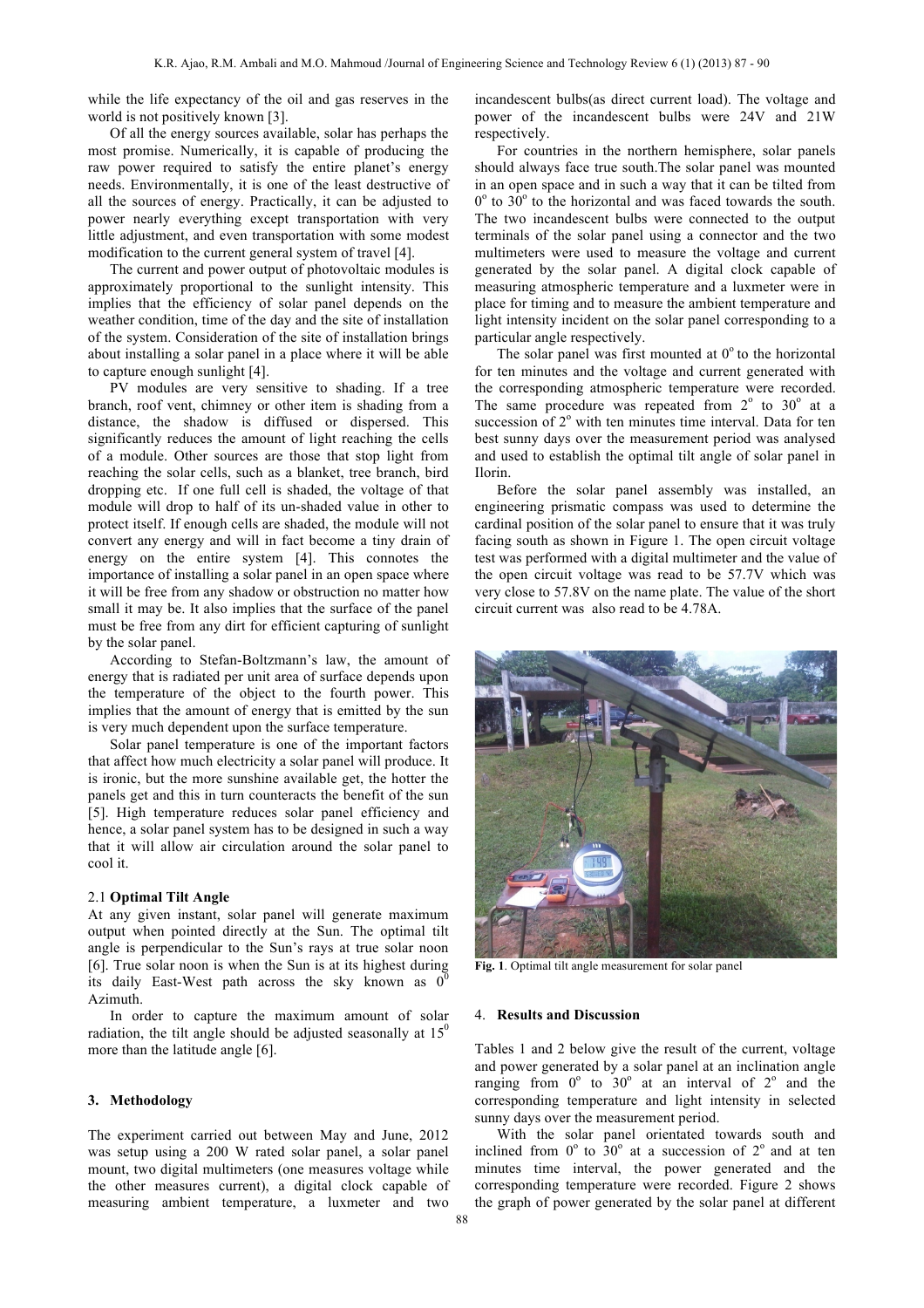angle of inclination on Day 1 while Figure 3 shown the graph of the power generated on Day 10.

| Angle                   | Temperature   | Current | Voltage | Power  |
|-------------------------|---------------|---------|---------|--------|
| $\Theta$ <sup>o</sup> ) | $(^{\circ}C)$ | I(A)    | (V)     | (Watt) |
| $\bf{0}$                | 35.3          | 0.80    | 45.8    | 36.64  |
| $\mathbf{2}$            | 35.3          | 0.81    | 47.7    | 38.64  |
| $\overline{\mathbf{4}}$ | 40.6          | 0.82    | 48.0    | 39.36  |
| 6                       | 37.4          | 0.81    | 47.6    | 38.56  |
| 8                       | 37.0          | 0.75    | 41.6    | 31.20  |
| 10                      | 32.7          | 0.77    | 42.7    | 32.88  |
| 12                      | 35.5          | 0.81    | 47.6    | 38.56  |
| 14                      | 38.0          | 0.79    | 45.4    | 35.87  |
| 16                      | 36.6          | 0.81    | 47.8    | 38.72  |
| 18                      | 42.7          | 0.80    | 47.1    | 37.68  |
| 20                      | 40.1          | 0.79    | 45.7    | 36.10  |
| 22                      | 42.5          | 0.81    | 47.8    | 38.72  |
| 24                      | 40.0          | 0.78    | 44.6    | 34.79  |
| 26                      | 36.3          | 0.77    | 42.8    | 32.96  |
| 28                      | 36.5          | 0.76    | 42.0    | 31.92  |
| 30                      | 36.5          | 0.76    | 41.8    | 31.77  |

**Table 1**. Data obtained on Day 1

|  |  | Table 2. Data obtained on Day 10 |  |  |  |
|--|--|----------------------------------|--|--|--|
|--|--|----------------------------------|--|--|--|

| Angle<br>$\Theta$ <sup>o</sup> | Tempe-<br>rature<br>$(^{\circ}C)$ | Light<br>Intensity<br>(Lux) | Current<br>I(A) | Voltage<br>(V) | Power<br>(Watt) |
|--------------------------------|-----------------------------------|-----------------------------|-----------------|----------------|-----------------|
| $\bf{0}$                       | 35.7                              | 660                         | 0.80            | 48.5           | 38.80           |
| $\mathbf{2}$                   | 36.0                              | 732                         | 0.80            | 47.8           | 38.24           |
| $\overline{\mathbf{4}}$        | 40.5                              | 1334                        | 0.81            | 48.8           | 39.53           |
| 6                              | 42.7                              | 392                         | 0.77            | 44.3           | 34.11           |
| 8                              | 40.5                              | 797                         | 0.78            | 46.3           | 36.11           |
| 10                             | 36.2                              | 426                         | 0.78            | 45.6           | 35.57           |
| 12                             | 40.2                              | 887                         | 0.79            | 46.5           | 36.74           |
| 14                             | 42.0                              | 541                         | 0.77            | 44.7           | 34.42           |
| 16                             | 42.0                              | 303                         | 0.75            | 42.0           | 31.50           |
| 18                             | 36.0                              | 501                         | 0.78            | 46.2           | 36.04           |
| 20                             | 40.4                              | 1403                        | 0.80            | 48.6           | 38.88           |
| 22                             | 36.0                              | 526                         | 0.79            | 46.5           | 36.74           |
| 24                             | 40.1                              | 479                         | 0.77            | 45.0           | 34.65           |
| 26                             | 36.6                              | 277                         | 0.77            | 44.5           | 34.27           |
| 28                             | 35.0                              | 138                         | 0.67            | 33.7           | 22.58           |
| 30                             | 35.2                              | 104                         | 0.53            | 21.2           | 11.24           |
|                                |                                   |                             |                 |                |                 |

The results obtained from the experiment shown in the Figures 2  $\&$  3 above indicate that there was no constant optimal tilt angle for all the ten days sampled. Thus, the average of the powers generated by each of the tilt angles had to be computed.



**Fig. 2**. Power generated by a solar panel from



Fig. 3. Power generated by a solar panel from 0° to 30° for Day 10

**Table 3**. Average power at each tilt angle

| <b>Average Power</b><br>(Watt) |
|--------------------------------|
| 37.12                          |
| 37.19                          |
| 37.93                          |
| 37.72                          |
| 37.67                          |
| 38.02                          |
| 37.31                          |
| 37.16                          |
| 35.92                          |
| 34.88                          |
|                                |